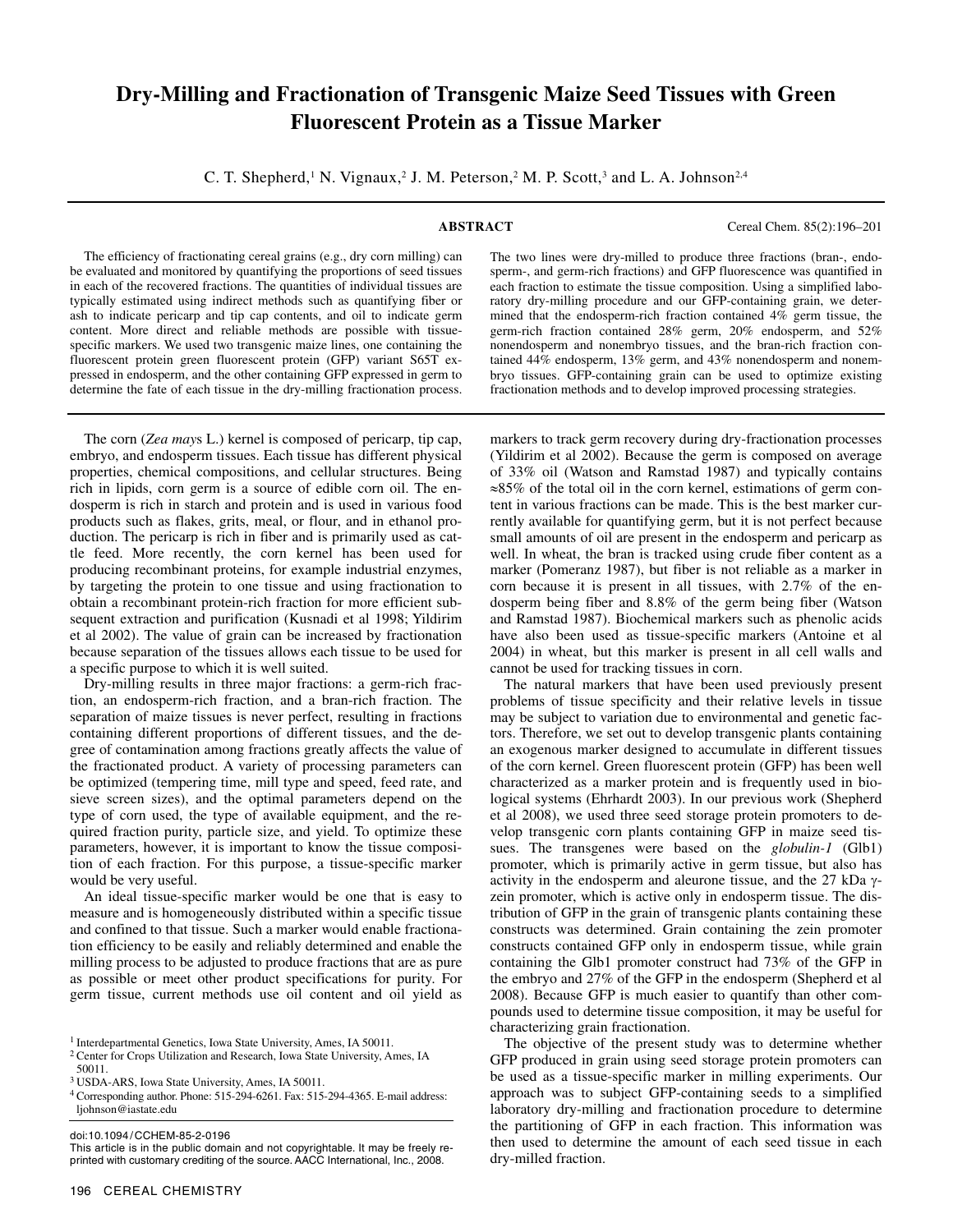# **MATERIALS AND METHODS**

# **Grain Production**

Transgenic plants expressing the S65T variant of GFP were developed as previously described (Shepherd et al 2008). The genetic background of the plants used in the present study was predicted to be 87.5% B73 and 12.5% A188, based on the pedigree of the plants. Transgenic plant lines were designated as 27zn, 19zn, or Glb1 according to the promoter used to regulate GFP transcription. Transgenic plants and nontransgenic B73 were grown in the same nursery, near Ames, IA, in 2005. Plants were hand-pollinated and individual ears were picked at harvest and allowed to dry to  $\approx 12\%$  moisture before shelling by hand. Ears used were segregating for the GFP transgene with approximately a 3:1 negative ratio.

# **Dry-Milling**

GFP-containing kernels from the 27zn and Glb1 transgenic lines, as well as kernels from the B73 inbred line that lacks GFP, were cleaned of insects, broken and damaged kernels, and tempered in a sealed bag for 2.5 hr by adding water to achieve 21% moisture. The tempered corn was fractionated using a laboratory Beal-type drum degermer according to the flow diagram shown in Fig. 1. Mill settings were the same as the optimal settings for a lipase-containing corn (Vignaux et al 2004). Germ-, endosperm-, and bran-rich fractions were weighed and used for analytical tests.

About 15 mg of each dry-milled fraction was spread evenly on small sections of weigh boats and GFP fluorescence was observed with an Olympus SZH10 microscope (Leeds Precision Instruments, Minneapolis, MN) fitted with 485-nm excitation and 535 nm emission filters under 4× magnification.

### **Hand-Dissection**

About 100 g of whole kernels from each of the 27zn and Glb1 transgenic lines and 100 g of whole kernels from the B73 inbred line was soaked overnight in water and dissected by hand into pericarp, embryo, and endosperm tissues. The recovered tissues were dried for two days and then ground to fine consistencies. Germ, endosperm, and bran fractions were weighed and analyzed.

## **Analytical Procedures**

Ground whole kernels and endosperm-, germ-, and bran-rich fractions from the dry-milling and hand-dissection experiments were analyzed for moisture, protein, crude fat, and GFP contents, and mass balances and recoveries of GFP were calculated. Whole kernels and fractions were ground with a Wiley mill equipped with a #40-mesh screen. The moisture contents were determined in triplicate according to Approved Method 44-19 (AACC International 2000). Crude free-fat contents were determined in duplicate on all fractions according to Approved Method 30-25 (AACC International 2000). Mass-balances were determined on a moisture-free basis.

# **GFP Measurement**

Active GFP content was determined by fluorometry in a black 96-well plate. GFP-containing fractions (10 mg) were placed each well of the plate and fluorescence was measured in a 96-well spectrofluorometer (Tecan, Mannedorf/Zurich, Switzerland) using 485-nm excitation and 535-nm emission wavelengths.

#### **Calculation of Dry-Milling Efficiency**

The separation of maize tissues using dry-milling processes is not perfect, and the result is endosperm-, germ-, and bran-rich fractions. To determine separation efficiency achieved using our laboratory dry-milling process, the amount of each seed tissue present in each fraction was calculated. Each fraction was comprised of a percentage of endosperm tissue (*X*), a percentage of germ tissue (*Y*), and a percentage of other tissues, including pericarp and tip cap (*Z*). The percentages *X*, *Y*, and *Z* differ in each fraction, but for each fraction

$$
X + Y + Z = 100\%
$$

Because GFP expression was confined nearly exclusively to either the germ or endosperm tissue, we used GFP yield and the known tissue composition of the starting material determined by hand-dissection (Shepherd et al 2008) to calculate the values of *X*, *Y*, and *Z* for each fraction. For example, to calculate the amount of endosperm tissue  $(X)$  in the germ-rich fraction, we started with the percentage of endosperm tissue in the starting material. Because several of the grain samples were fractionated this way in



**Fig. 1.** Simplified laboratory dry-milling procedure for corn with green fluorescent protein (GFP) and B73 inbred line as a control.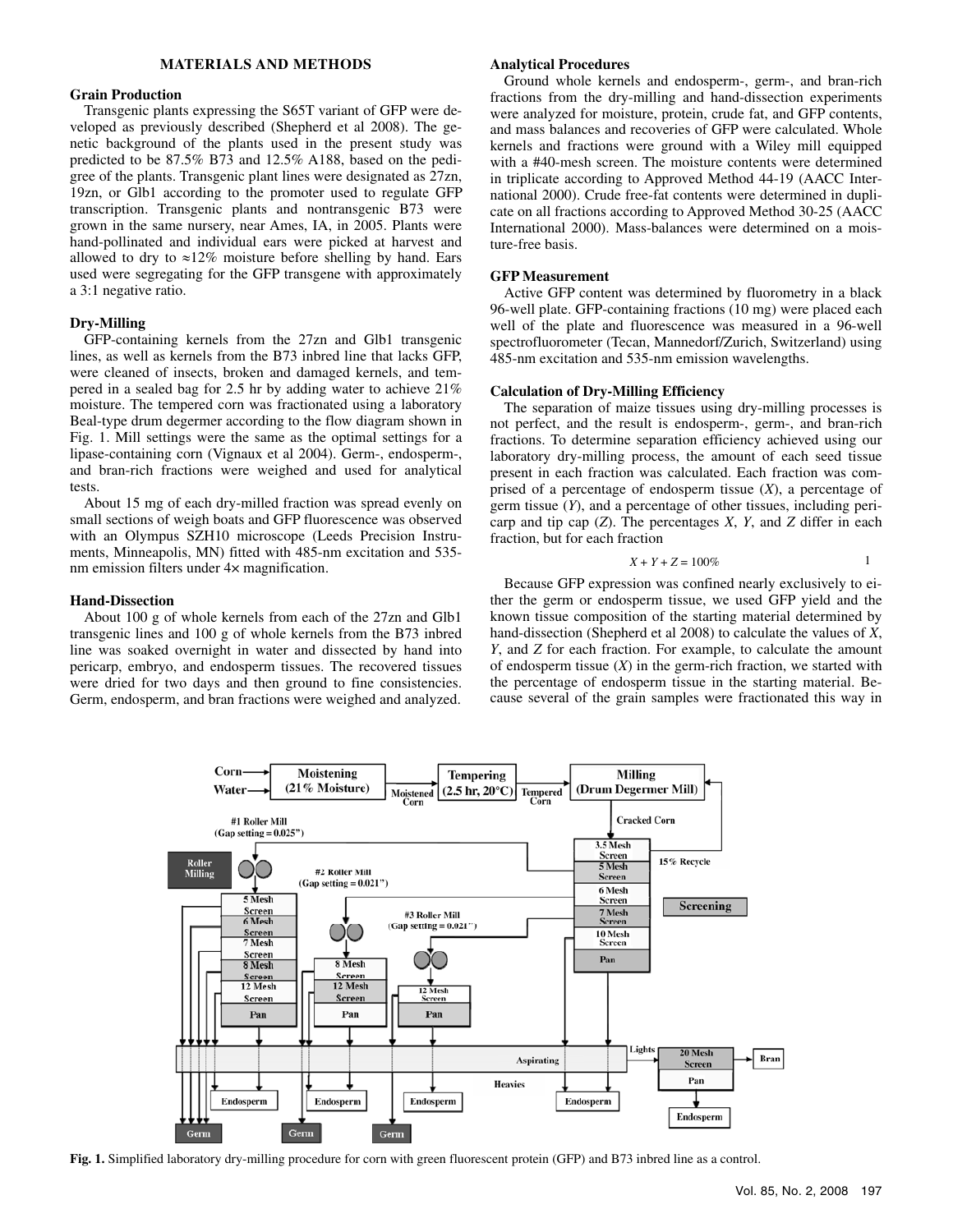the study, we used the average value. We multiplied this average value of percentage of endosperm tissue in the starting material by the endosperm-specific 27zn GFP yield in the germ-rich fraction from the 27zn grain from Table I. This quantity was then divided by the mass percentage of the germ-rich fraction from dry milling to determine *X*. As before, because several fractionations were conducted, we used the average mass percentage of the germ-rich fractions from Table I. For example

$$
X = \frac{\text{(Endosperm \% in starting material)}(\text{GFP yield in 27zn germ-rich fraction)}}{\text{(Mass % of germ-rich fraction)}}
$$
 2

$$
X = \frac{(83)(3.6)}{(15)} = 20.0
$$

where *X* was the percentage of endosperm tissue in the germ-rich fraction, average mass percentage of endosperm tissue (Shepherd et al 2008) and GFP yield of the germ-rich fraction of 27zn grain, and average mass percent of germ-rich fraction from dry milling were taken from Table I.

We used a similar equation to calculate the percentage of germ tissue in the germ-rich fraction, but this calculation was complicated by the fact that, unlike our endosperm tissue marker, our germ tissue marker was not completely tissue-specific. Using data from a previously reported conservative sampling experiment (Shepherd et al 2008), we determined that the 73% of the GFP in the transgenic Glb1 corn was present in the germ, while 27% of the GFP was in the endosperm. The value of *Y* was calculated using an equation similar to that for *X*, but to calculate *Y*, the equation included the percentage of the total GFP that was present in the germ of Glb1 grain as the correction factor to account for GFP expression in nongerm tissues

$$
Y = [(\text{Germ } \%
$$
 in starting material)(GFP yield in Glb1 germ-rich fraction – (*X*)(fraction of Glb1 GFP in endosperm)]/[(mass % of germ-rich fraction)(fraction of Glb1 GFP in germ)]

$$
Y = \frac{(12)[47.7 - (20)(0.322)]}{(15.3)(0.678)} = 47.7\%
$$

*Y* was the % of germ tissue in the germ-rich fraction. Average mass % of germ-rich fraction was calculated from hand-dissected kernels (Shepherd et al 2008) and average mass percent of germrich fraction from dry-milling and the average GFP yield in the germ-rich fraction from the Glb1 grain were taken from Table I.

The mass in each fraction that was not accounted for by germ or endosperm tissue was presumably composed mainly of pericarp and tip cap tissue, and the mass percentage that this tissue represented was calculated for each fraction as

$$
\% \text{ Remaining tissue in germ-rich fraction} = 100\% - X - Y \tag{6}
$$

This calculation determined the amount of tissue in the germrich fraction that was not endosperm- or embryo-tissue-based on GFP yield. *X*, *Y*, and *Z* were calculated for each fraction to get the percentages of germ, endosperm, and pericarp tissue in each fraction.

#### **Statistical Analysis**

One experiment tested the effect of the transformation event on the composition and yields of the dry-milled fractions. The treatment (transformation event) was randomized and tested in duplicate. Analysis of variance (ANOVA) was independently performed for each fraction by the general linear model (GLM) procedure (v.9.10, SAS Institute, Cary, NC) to test the hypothesis that mean values were not significantly different when corn derived from different transformation events was used. When the effect of a factor was significant, Tukey's multiple range tests were used to differentiate treatment means at the 95% significance level.

# **RESULTS**

## **Dry Fractionation**

Separation efficiency of dry milling is the proportion of each fraction comprised of the desired tissue. We set out to use GFP as a tissue maker that would allow milling efficiency to be determined. Dry fractionation was performed on grain from Glb1 and 27zn transgenic lines containing GFP expressed from the Glb1 promoter, which is very active in the embryo, and the 27 kDa zein promoter, which is very active in the endosperm, respectively. We included B73 in this experiment as a normal corn control (Fig. 2).

**TABLE I Mean Composition of Dry-Milled Fractions of Transgenic Lines 27zn and Glb1 with B73 Inbred Line as the Controla**

| <b>Fractions and ID</b> | Mass Yield $(\%)$ | <b>Oil Content</b><br>$(\%$ db) | <b>Oil Yield</b><br>$(\%)$ | <b>Protein Content</b><br>$(\%$ db) | <b>Protein Yield</b><br>$(\%)$ | <b>GFP RFU</b>   | <b>GFP Yield</b><br>$(\%)$ |
|-------------------------|-------------------|---------------------------------|----------------------------|-------------------------------------|--------------------------------|------------------|----------------------------|
| Whole kernel            |                   |                                 |                            |                                     |                                |                  |                            |
| 27zn                    | 100               | 4.5                             | 100                        | 10.9                                | 100                            | 30,300           | 100                        |
| Glb1                    | 100               | 4.4                             | 100                        | 11.2                                | 100                            | 5,850            | 100                        |
| <b>B73</b>              | 100               | 3.7                             | 100                        | 13.0                                | 100                            | 0.0              | 100                        |
| Avg                     | 100               |                                 |                            |                                     |                                |                  |                            |
| Endosperm-rich          |                   |                                 |                            |                                     |                                |                  |                            |
| 27zn                    | 74.3              | 2.1                             | 34.2                       | 10.3a                               | 70.5                           | 28,303a          | 93.1a                      |
| Glb1                    | 75.0              | 1.9                             | 33.4                       | 10.8b                               | 72.6                           | 1,935b           | 33.5b                      |
| <b>B73</b>              | 82.9              | 2.1                             | 47.3                       | 12.1c                               | 76.9                           | 0.00c            | 0.00c                      |
| Avg                     | 77.0              |                                 |                            |                                     |                                |                  |                            |
| Germ-rich               |                   |                                 |                            |                                     |                                |                  |                            |
| 27zn                    | 16.3a             | 16.9                            | 61.3a                      | 15.3a                               | 22.9                           | 1,080b           | 3.6a                       |
| Glb1                    | 16.2a             | 17.0                            | 62.9a                      | 14.3a                               | 20.6                           | 2,885a           | 47.7b                      |
| <b>B73</b>              | 12.5b             | 22.9                            | 44.3b                      | 21.5b                               | 11.8                           | 0.0c             | 0.0c                       |
| Avg                     | 15.3              |                                 |                            |                                     |                                |                  |                            |
| Bran-rich               |                   |                                 |                            |                                     |                                |                  |                            |
| 27zn                    | 7.4               | 2.0                             | 3.30                       | 10.1                                | 6.90                           | 1,273a           | 4.2a                       |
| Glb1                    | 8.4               | 2.0                             | 3.80                       | 10.2                                | 7.70                           | 605b             | 8.8b                       |
| <b>B73</b>              | 6.9               | 2.6                             | 4.80                       | 11.8                                | 6.20                           | 0.0 <sub>b</sub> | 0.0c                       |
| Avg                     | 7.8               |                                 |                            |                                     |                                |                  |                            |
| Total                   |                   |                                 |                            |                                     |                                |                  |                            |
| 27zn                    | 98.1              |                                 | 98.9                       | na                                  | 100a                           | na               | 100a                       |
| Glb1                    | 99.6              |                                 | 100                        | na                                  | 90.0 <sub>b</sub>              | na               | 90.0a                      |
| <b>B73</b>              | 96.9              |                                 | 96.4                       | na                                  | 95.0b                          | na               | 0.0 <sub>b</sub>           |
| Avg                     | 98.2              |                                 |                            |                                     |                                |                  |                            |

<sup>a</sup> Values followed by the same letter within the same section of a column are not significantly different  $(P < 0.05)$ .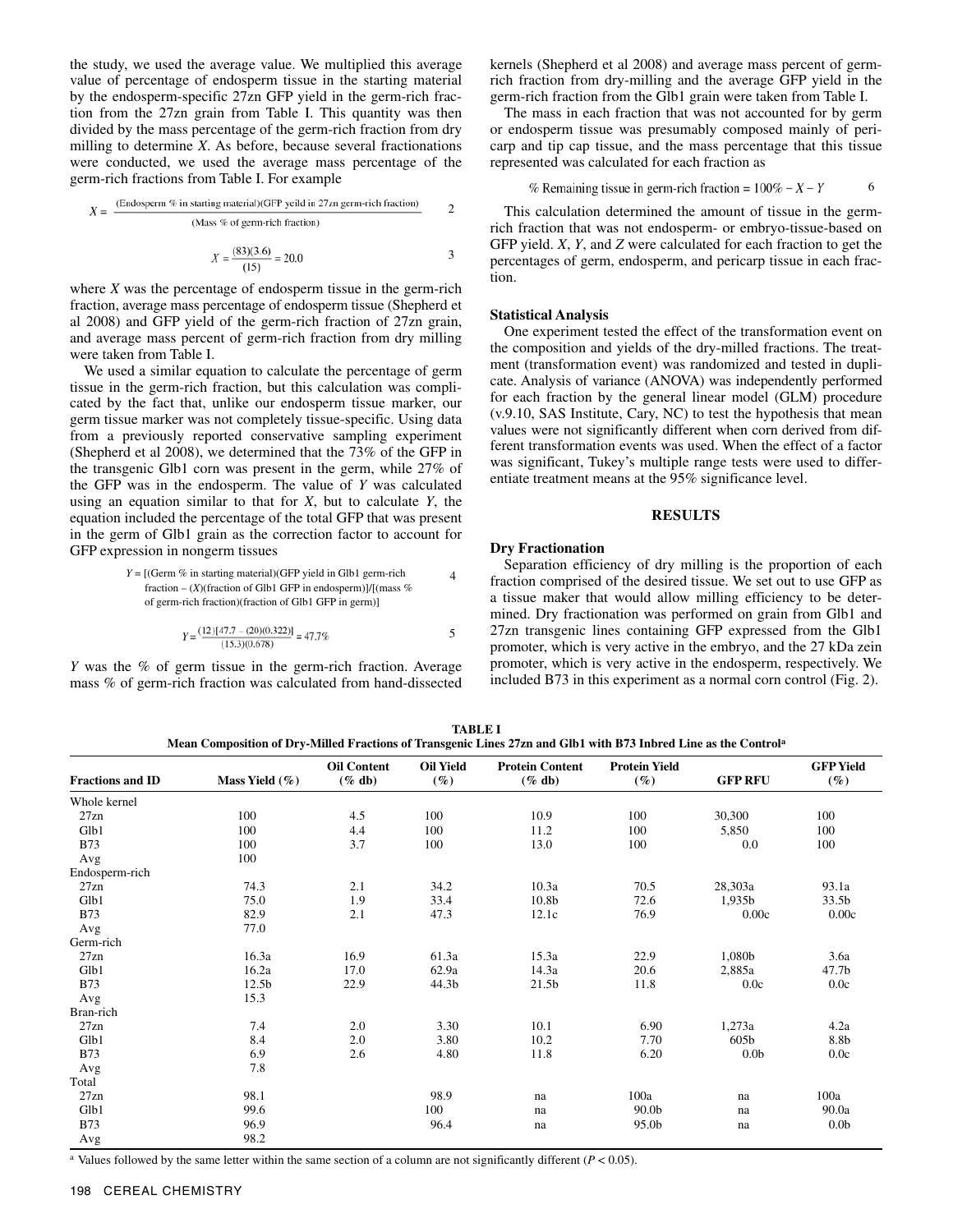Fractionation of B73 resulted in more endosperm-rich fraction and less germ-rich fraction. As observed in a hand-dissection experiment (Shepherd 2008), B73 had a different kernel shape than the two transgenic lines, and this characteristic affected its dry-milling mass yields. The resulting fractions were characterized for oil, mass, protein, and GFP yields (Table I). Within each fraction, significant differences ( $P < 0.05$ ) between the three grain samples were observed for GFP concentration and GFP yield, and between the protein content of different grain samples in the endosperm-rich and germ-rich fractions. Significant differences were also observed between grain samples for mass yield in the germ-rich fraction. The oil content of all three B73 grain fractions was significantly different from those of the two transgenic lines.

We compared oil content and yield in each fraction between the lines in the study. Oil content has been traditionally used to identify germ-rich fractions. Fractions with oil yields higher than mass yield have been bulked to become the germ-rich fraction. Our results show that there were no significant differences in oil contents within a given fraction among corn types. B73 tended to produce a germ-rich fraction with higher oil content ( $\approx 23\%$ ). However, oil yield in the germ-rich fraction was the lowest for this corn due to the smaller mass of this fraction. The oil yield in the endosperm-rich fraction of B73 was higher than that of the transgenic lines. Using oil as a marker for germ tissue, we would conclude that the endosperm-rich fraction of B73 contained more germ than the same fractions of the two transgenic lines.

Protein contents were significantly higher in the germ- and endosperm-rich fractions of B73 compared with the transgenic corn. This was consistent with the higher protein content of the B73 whole kernels (13.0%) compared with the protein contents of



**Fig. 2.** Visualizations of transgenic corn and B73 inbred line control after dry-grind and fractionation procedure. Endosperm-, embryo-, and bran-rich fractions of the 19zn, 27zn, and Glb1 transgenics and B73 inbred line under normal and UV light.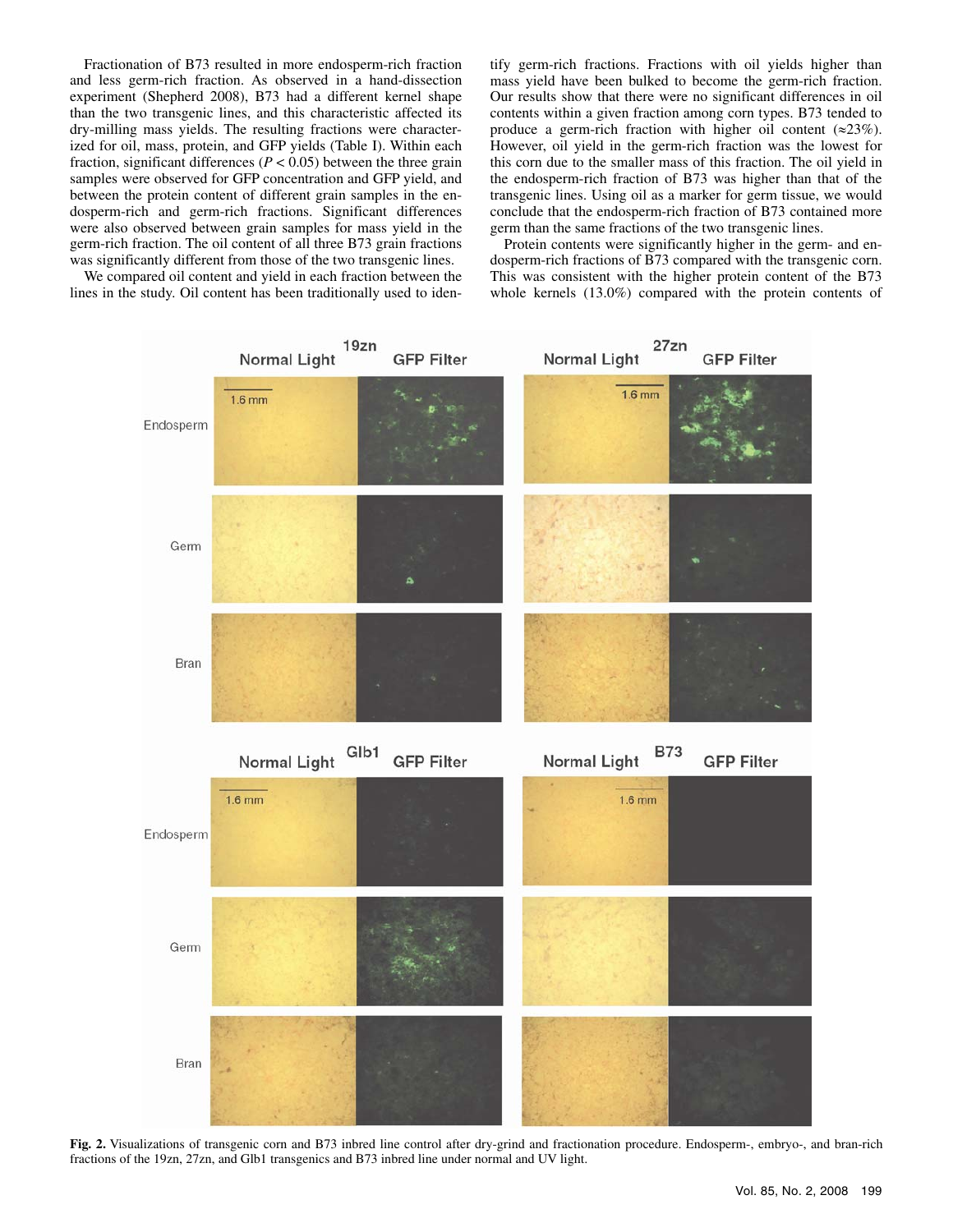27zn (10.9%) and Glb1 (11.2%). The mill settings were kept the same throughout the entire experiment, so the differences in fractionation observed between B73 and the three transgenic lines were likely due to the more spherical shape of the B73 kernels.

All fractions recovered after milling from the two transgenic lines contained GFP. In both lines, the highest GFP concentration was found in the fractions expected based on the tissue preference of the promoter used in the GFP construct. For example, the GFP concentration in the endosperm-rich fraction of the transgenic line containing the endosperm-preferred promoter was ≈15× higher than the endosperm-rich fraction from the transgenic line containing the embryo-preferred promoter. The majority of the GFP for the 27zn event was recovered in the endosperm-rich fraction as expected, with lower amounts in the germ- and bran-rich fractions. In the Glb1 event, the largest amount of GFP was recovered in the germ-rich fraction but considerable amounts were also found in the endosperm-rich fraction (33.5%) and bran-rich fraction (8.8%). Essentially all of the GFP was recovered when GFP was expressed in the endosperm and 90% of the GFP was recovered when GFP was expressed in the germ.

#### **Visual Observation of Fluorescence in Dry-Milled Fractions**

An advantage of using GFP as a tissue-specific marker is that it is visually detectable, allowing visual characterization of the fractions and confirmation of the quantitative results. To visually confirm the distribution of GFP determined by fluorescence measurements, we examined the dry-milled tissues after fractionation. The fractions were weighed, ground, and spread evenly for viewing under a microscope fitted with fluorescent filters. All images were taken at the same fluorescent filter settings (Fig. 2). Visual observation agreed with the distribution of GFP content shown in Table I. The images show that the GFP fluorescence level was highest in the 27zn endosperm-rich fraction and in the Glb1 embryo-rich fractions. Low levels of fluorescence were observed in the germ-rich fractions of the 27zn event and endosperm of the Glb1 event, which suggested possible contamination of these fractions with GFP-containing tissues. The nontransgenic B73 control showed no visually detectable fluorescence. These results are in agreement with the quantitative results presented in Table I.

Homogeneity of the samples was also scrutinized in the present work. In viewing GFP fractions under a microscope fitted with fluorescent filters, we observed heterogeneous distribution in the endosperm-rich fractions (Fig. 2). Regions of intense fluorescence were observed, possibly due to the presence of larger hard endosperm pieces. GFP in ground germ-rich fractions was more evenly distributed based on visual data (Fig. 2).



**Fig. 3.** Mass percent of hand-dissected fractions followed by mass percent of dry-milled fractions. Bottom pie charts represent % tissue composition of bran-, germ-, and endosperm-rich fractions calculated from mass percent and green fluorescent protein (GFP) yield.

#### **Tissue Compositions of Dry-Milled Fractions**

The main objective of this study was to measure the separation efficiency of the dry-milling process. By using GFP as a tissue marker, it was possible to estimate the tissue composition of each fraction (Fig. 3). This calculation was based on the actual tissue distribution of each grain sample, which was obtained from a previously reported hand-dissection experiment (Shepherd et al 2008). Because we required data from several fractionations to determine fractionation efficiency, we used the average values of all fractionations as the tissue percentages. The tissue specificity of GFP expression is nearly perfect in the 27zn grain but it is not as good in the Glb1 grain. To account for the low level GFP expression outside of the embryo in Glb1 grain, the distribution of GFP in the grain tissues of each construct was also needed for this calculation. This distribution was determined previously by conducting a conservative sampling experiment (Shepherd et al 2008).

Because the same protein was used for the endosperm marker and the embryo marker, it was necessary to mill the grain carrying each marker separately and use the average mass percentages of the fractionations in our calculations. As a result of using values that were averaged across all fractionations, the fractionation efficiencies presented in Fig. 3 represent averages across the experiment rather than the efficiencies of a given fractionation.

Using GFP as a tissue-specific marker enabled us to calculate the tissue composition of each dry-milled fraction. A consequence of using the mass percentages averaged across several fractionations with the GFP content of one fractionation to calculate the tissue content of each fraction is that the germ content of the bran- and endosperm-rich fractions are negative values. Since the minimum this value can be is zero, the magnitude of these negative values give a measure of the error in our method. In spite of this error, it is clear that the endosperm-rich fraction is quite pure and that endosperm tissue is the main contaminant of each of the other fractions.

# **DISCUSSION**

A perfect tissue marker must fulfill several characteristics: 1) have a known tissue distribution, preferably with a strong tissue bias; 2) be relatively homogeneous in distribution throughout the tissue; and 3) be easy to quantify. In the grain used in this study, the distribution of GFP in the different grain tissues is known and each line has a strong bias for a single tissue (Shepherd et al 2008). Homogeneity of the starting material was examined and it is clear that GFP is not perfectly homogeneous within a tissue but it may be as good as or better than other tissue-specific markers. GFP can be quantified more easily than other tissue markers by taking direct measurements of the fluorescence of grain fractions. A standard curve using fluorescence units can be converted to protein content because GFP fluorescence is directly related to protein amount (Southward and Surette 2002). Previous reports have quantified GFP fluorescence in plants (Niwa et al 1999; Remans et al 1999). While GFP fluorescence measures only the active GFP present in the cell, and inactive GFP would not be accounted for, GFP fluorescence was directly related to the amount of GFP present (Richards et al 2003). Measurement of transiently expressed GFP in plant tissues was reported by visual confirmation (Tee et al 2003) and by image analysis (Furtado and Henry 2002). Thus, GFP meets these criteria and is a good tissue marker.

In this study, transgenic maize lines that expressed GFP in seed tissues were used to measure the efficiency of fractionation procedures. Two transgenic maize lines were used; one contained GFP in the endosperm (27zn). The other transgenic line (Glb1) contained GFP mainly in the embryo. By fractionating these grain samples and measuring the fluorescence of each fraction, we were able to estimate the proportion of each tissue present in each dry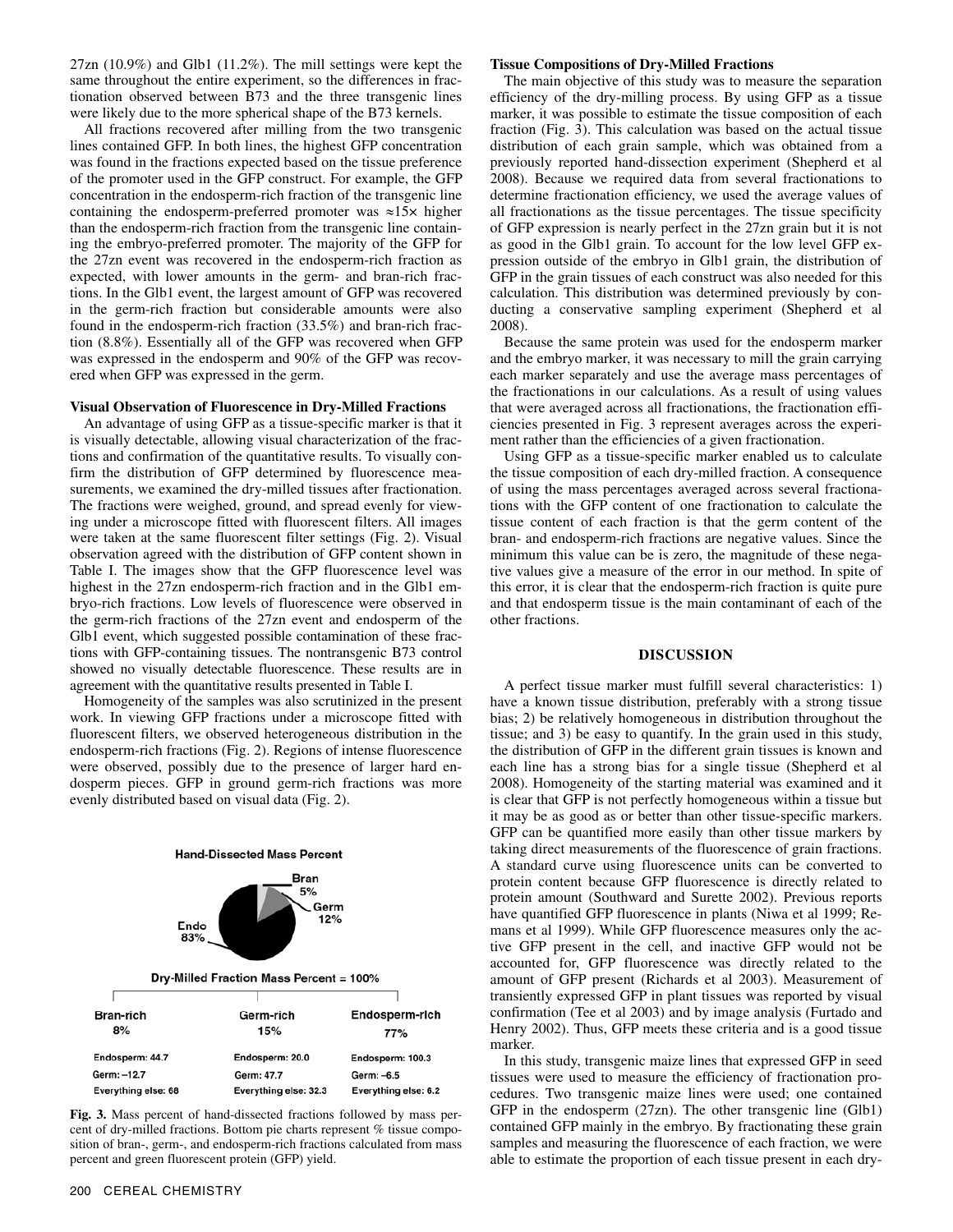milled fraction. This analysis showed that the endosperm-rich fraction obtained by our laboratory dry-milling procedure was more pure for the intended tissue than were the germ-rich and bran-rich fractions. The laboratory dry-milling procedure used was developed based on oil contents of the fractions. Therefore, mill settings were chosen so that the endosperm-rich and branrich fractions contained a minimal amount of oil, and the germrich fraction contained a maximal amount of oil. Optimization did not include measuring the pericarp content in the bran-rich fraction because no marker was available to do so. Furthermore, as observed with B73, tissue separation was influenced by corn kernel shape and because the dry-milling process was optimized using a setting developed for more typical corn, it was perhaps not optimal for our transgenic corn containing GFP. It may be possible to optimize this procedure for better kernel tissue separation using the data from this study.

The results from the laboratory dry-milling of the GFPcontaining corn could also be useful as a model for recombinant protein production in corn. Targeting recombinant protein in a specific tissue has been a long-used strategy to concentrate the target protein before the purification steps to increase efficiency of recovery and decrease the cost of downstream processing. We showed that 47.7% of the germ-targeted GFP could be recovered in 15% of the total seed mass, corresponding to a concentration of ≈3× GFP relative to whole grain. It is possible to obtain a more pure sample by optimizing the process for the specific corn. We also showed that it was possible to recover  $\approx 90\%$  of the GFP protein in 77% of the total seed mass when the protein was expressed in the endosperm. This means that GFP was concentrated by a factor of 1.2 relative to its concentration in whole grain. This result was in agreement with a similar study done with corn containing recombinant dog gastric lipase (Vignaux et al 2004). Lipase-containing corn was subjected to the same laboratory drymilling process as in the present study and showed that the production of an endosperm-rich fraction made up of 70% of the total mass contained 89% of the total recombinant lipase. The dry-milling process used with lipase-containing corn was optimized using oil content as a marker and resulted in less endosperm-rich fraction with lower oil recovery than the transgenic corn used in this work.

The amount of fluorescence in each tissue was determined previously for the transgenic lines by a conservative sampling technique (Shepherd et al 2008). The 27zn promoter had exclusive activity in the endosperm. The Glb1 promoter had activity mostly in the embryo, with some activity in the endosperm tissue. Therefore, to determine fractionation error, it was necessary to correct for the expression of GFP in endosperm tissue of the Glb1 transgenic lines. While this complicates the calculation of the tissue composition of each fraction, the degree of tissue specificity is probably higher than other components that have been used as tissue specific markers. It may be possible develop a better embryo maker with a promoter with a higher degree of embryo specificity.

In the present study, we confirmed that GFP can be used as a tissue marker to evaluate corn dry-milling procedures. Endospermtargeted GFP was produced and recovered in an endosperm-rich fraction. Embryo-targeted GFP was recovered less efficiently than endosperm-targeted GFP, resulting in a germ-rich fraction that contained large proportions of other tissues. Optimizing the drymilling process to recover higher proportions of the protein is necessary to decrease the loss and increase the efficiency of tissue fractionation. Process definition and corn type influence corn kernel tissue separation, and optimization may be necessary with new types of corn due to differences in physical properties of the grain. In the present study, we showed that the GFP-containing transgenic corn can be helpful in that respect.

#### **CONCLUSIONS**

Our main objective was to test the ability of GFP to be used as a tissue-specific marker protein for use in evaluating corn drymilling and fractionation procedures. We have shown that GFP can be processed and recovered during dry milling. The amount of GFP in each fraction can be quantified and used to calculate the tissue composition of dry-milled fractions. Our work represents an encouraging first attempt to use biotechnology to optimize corn fractionation.

#### **ACKNOWLEDGMENTS**

We would like to thank Steve Fox for assistance with dry-milling our GFP-containing corn. Names are necessary to report factually on the available data; however, the USDA neither guarantees nor warrants the standard of the product, and the use of the name by the USDA implies no approval of the product to the exclusion of others that may be suitable. CTS, NV, and JMP were supported by the USDA-CSREES special appropriation "Plant Biotechnology Iowa".

### **LITERATURE CITED**

- AACC International. 2000. Approved Methods of the American Association of Cereal Chemists, 10th Ed. Methods 44-19, 46-30, 30-25. The Association: St. Paul, MN.
- Antoine, C., Peyron, S., Lullien-Pellerin, V., Abecassis, J., and Rouau, X. 2004. Wheat bran tissue fractionation using biochemical markers. J. Cereal Sci. 39:387-393.
- Ehrhardt, D. 2003. GFP technology for live cell imaging. Curr. Opin. Plant Biol. 6:622-628.
- Furtado, A., and Henry, R. 2002. Measurement of green fluorescent protein concentration in single cells by image analysis. Anal. Biochem. 310:84-92.
- Kusnadi, A., Hood, E., Witcher, D., Howard, J., and Nikolov, Z. 1998. Production and purification of two recombinant proteins for transgenic corn. Biotechnol. Prog. 14:149-155.
- Niwa, Y., Hirano, T., Yoshimoto, K., Shimizu, M., and Kobayashi, H. 1999. Non-invasive quantitative detection and applications of nontoxic, S65T-type green fluorescent protein in living plants. Plant J. 18:455-463.
- Pomeranz, Y. 1987. Grain quality. In: Modern Cereal Science and Technology. VCH Publishers: New York.
- Remans, T., Schenk, P., Manners, J., Grof, C., and Elliot, A. 1999. A protocol for the fluorometric quantification of mGFP5-ER and sGFP(S65T) in transgenic plants. Plant Mol.Biol. Rep. 17:385-395.
- Richards, H., Halfhill, M., Millwood, R., and Stewart, C. 2003. Quantitative GFP fluorescence as an indicator of recombinant protein synthesis in transgenic plants. Plant Cell Rep. 22:117-121.
- Shepherd, C., Vignaux, N., Peterson, J., Johnson, L., and Scott, M. 2008. Green fluorescent protein as a tissue marker in transgenic maize seed. Cereal Chem. 85:188-195.
- Southward, C., and Surette, M. 2002. The dynamic microbe: Green fluorescent protein brings bacteria to light. Mol. Microbiol. 45:1191-1196.
- Tee, C., Marziah, M., Tan, C., and Abdullah, M. 2003. Evaluation of different promoters driving the GFP reporter gene and selected target tissues for particle bombardment of *Dendrobium* Sonia 17. Plant Cell Rep. 21:452-458.
- Vignaux, N., Octaviani, D., and Johnson, L. 2004. Efficiencies of different types of dry mills in recovering a fraction rich in recombinant protein expressed in endosperm. Annual Meeting of American Association of Cereal Chemists and the Tortilla Industry Association, Abstract 305. AACC International: St. Paul, MN.
- Watson, S., and Ramstad, P. 1987. Structure and composition In: Corn: Chemistry and Technology. S. A. Watson and P. E. Ramstad, eds. AACCInternational: St Paul, MN.
- Yildirim, S., Fuentes, R., Evangelsita, R., and Nikolov, Z. 2002. Fractionation of transgenic corn for recovery of recombinant enzymes. J. Am. Oil Chem. Soc. 79:809-814.

[Received August 24, 2007. Accepted November 14, 2007.]